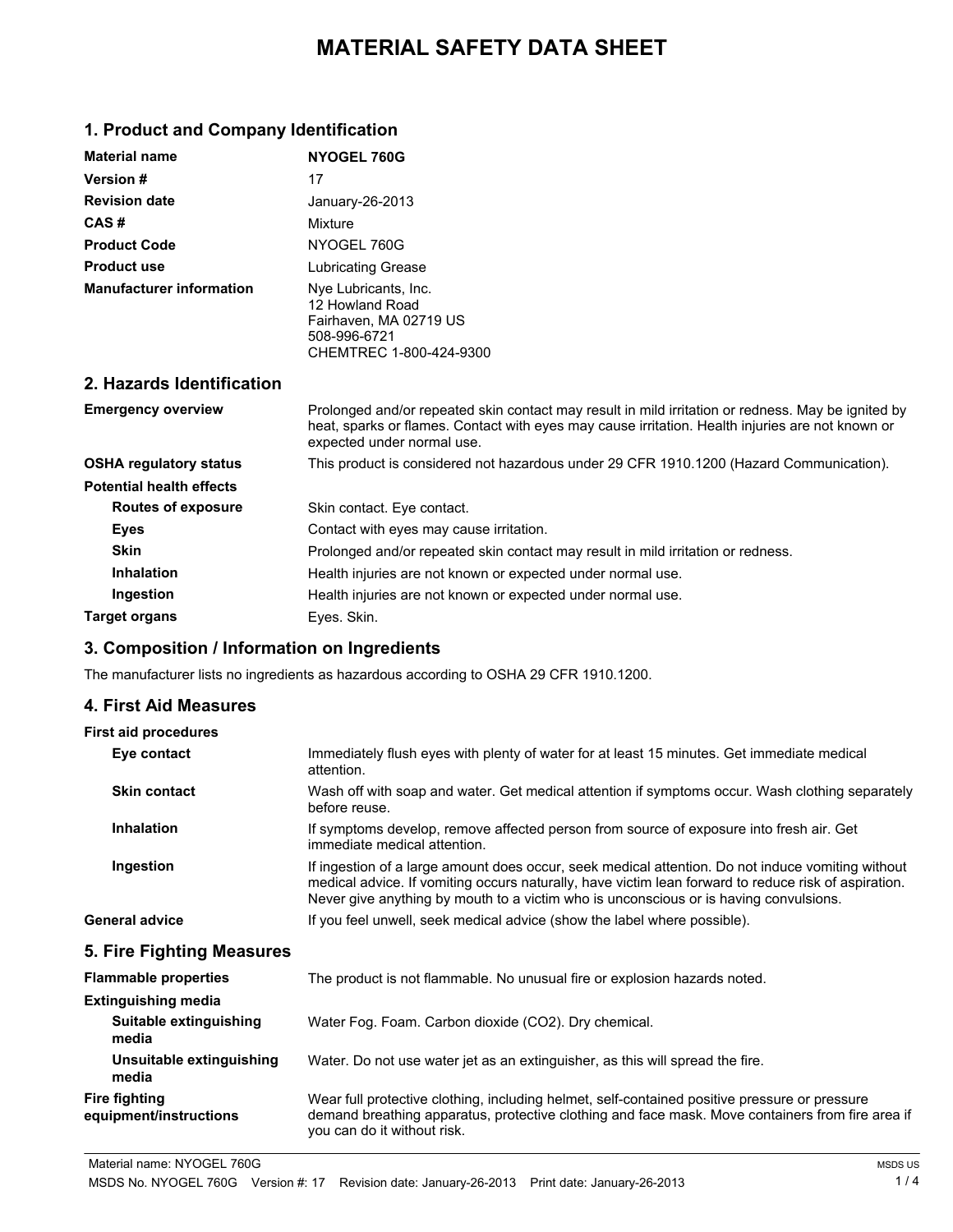| 6. Accidental Release Measures             |                                                                                                                                                                                                                                                                                                                                                                                                                                                      |  |  |
|--------------------------------------------|------------------------------------------------------------------------------------------------------------------------------------------------------------------------------------------------------------------------------------------------------------------------------------------------------------------------------------------------------------------------------------------------------------------------------------------------------|--|--|
| <b>Personal precautions</b>                | Keep unnecessary personnel away. Local authorities should be advised if significant spillages<br>cannot be contained. Do not touch damaged containers or spilled material unless wearing<br>appropriate protective clothing. Keep people away from and upwind of spill/leak. Observe<br>precautions from other sections.                                                                                                                             |  |  |
| <b>Environmental precautions</b>           | Prevent further leakage or spillage if safe to do so. Prevent entry into waterways, sewers,<br>basements or confined areas.                                                                                                                                                                                                                                                                                                                          |  |  |
| <b>Methods for containment</b>             | Stop the flow of material, if this is without risk. Dike the spilled material, where this is possible.                                                                                                                                                                                                                                                                                                                                               |  |  |
| Methods for cleaning up                    | Large Spills: Stop the flow of material, if this is without risk. Dike the spilled material, where this is<br>possible. Cover with plastic sheet to prevent spreading. Soak up with inert absorbent material.<br>Absorb in vermiculite, dry sand or earth and place into containers. Clean contaminated surface<br>thoroughly. Following product recovery, flush area with water.                                                                    |  |  |
|                                            | Small Spills: Wipe up with absorbent material (e.g. cloth, fleece). Clean surface thoroughly to<br>remove residual contamination.                                                                                                                                                                                                                                                                                                                    |  |  |
|                                            | Never return spills in original containers for re-use. For waste disposal, see section 13 of the<br>MSDS. Clean up spills immediately, observing precautions in Protective Equipment section.<br>Sweep up and shovel into suitable containers for disposal.                                                                                                                                                                                          |  |  |
| 7. Handling and Storage                    |                                                                                                                                                                                                                                                                                                                                                                                                                                                      |  |  |
| <b>Handling</b>                            | Do NOT pressurize, cut, heat, or weld containers. Empty product containers may contain product<br>residue. Avoid prolonged or repeated skin contact with this material. Avoid breathing<br>gas/vapors/mist/fumes. Do not handle or store near an open flame, heat or other sources of<br>ignition. Do not take internally. Do not taste or swallow. Avoid contact with eyes. Wash thoroughly<br>after handling. Handle and open container with care. |  |  |
| <b>Storage</b>                             | Keep away from heat and sources of ignition. Store in cool place. Store in a closed container<br>away from incompatible materials. Use care in handling/storage.                                                                                                                                                                                                                                                                                     |  |  |
| 8. Exposure Controls / Personal Protection |                                                                                                                                                                                                                                                                                                                                                                                                                                                      |  |  |
| <b>Engineering controls</b>                | Use process enclosures, local exhaust ventilation, or other engineering controls to control                                                                                                                                                                                                                                                                                                                                                          |  |  |

airborne levels below recommended exposure limits.

## **Personal protective equipment**

| Eye / face protection                    | Wear safety glasses; chemical goggles (if splashing is possible).                                                                                                                                                                                                                                                                                                            |
|------------------------------------------|------------------------------------------------------------------------------------------------------------------------------------------------------------------------------------------------------------------------------------------------------------------------------------------------------------------------------------------------------------------------------|
| <b>Skin protection</b>                   | Wear suitable protective clothing. Wear nitrile, neoprene, PVC or viton gloves.                                                                                                                                                                                                                                                                                              |
| <b>Respiratory protection</b>            | No personal respiratory protective equipment normally required. An air purifying respirator with an<br>organic vapor cartridge may be used under certain circumstances where airborne concentrations<br>are expected to exceed exposure limits, or if irritation or symptoms are experienced. Respiratory<br>protection must be provided in accordance with 29 CFR 1910.134. |
| <b>General hygiene</b><br>considerations | When using, do not eat, drink or smoke. Handle in accordance with good industrial hygiene and<br>safety practice. Wash hands thoroughly after handling. Launder contaminated clothing before<br>reuse.                                                                                                                                                                       |

## **9. Physical & Chemical Properties**

| Appearance               | Not available.     |
|--------------------------|--------------------|
| Form                     | Liquid. Semi-solid |
| Color                    | Clear.             |
| Odor                     | Slight.            |
| <b>Flash point</b>       | Not available.     |
| Other data               |                    |
| <b>Flash point class</b> | Combustible IIIB   |
| <b>Shelf life</b>        | 4 years            |
|                          |                    |

## **10. Chemical Stability & Reactivity Information**

| <b>Chemical stability</b>  | Material is stable under normal conditions. Stable. |
|----------------------------|-----------------------------------------------------|
| <b>Conditions to avoid</b> | Heat, flames and sparks.                            |
| Incompatible materials     | Strong acids, alkalies and oxidizing agents.        |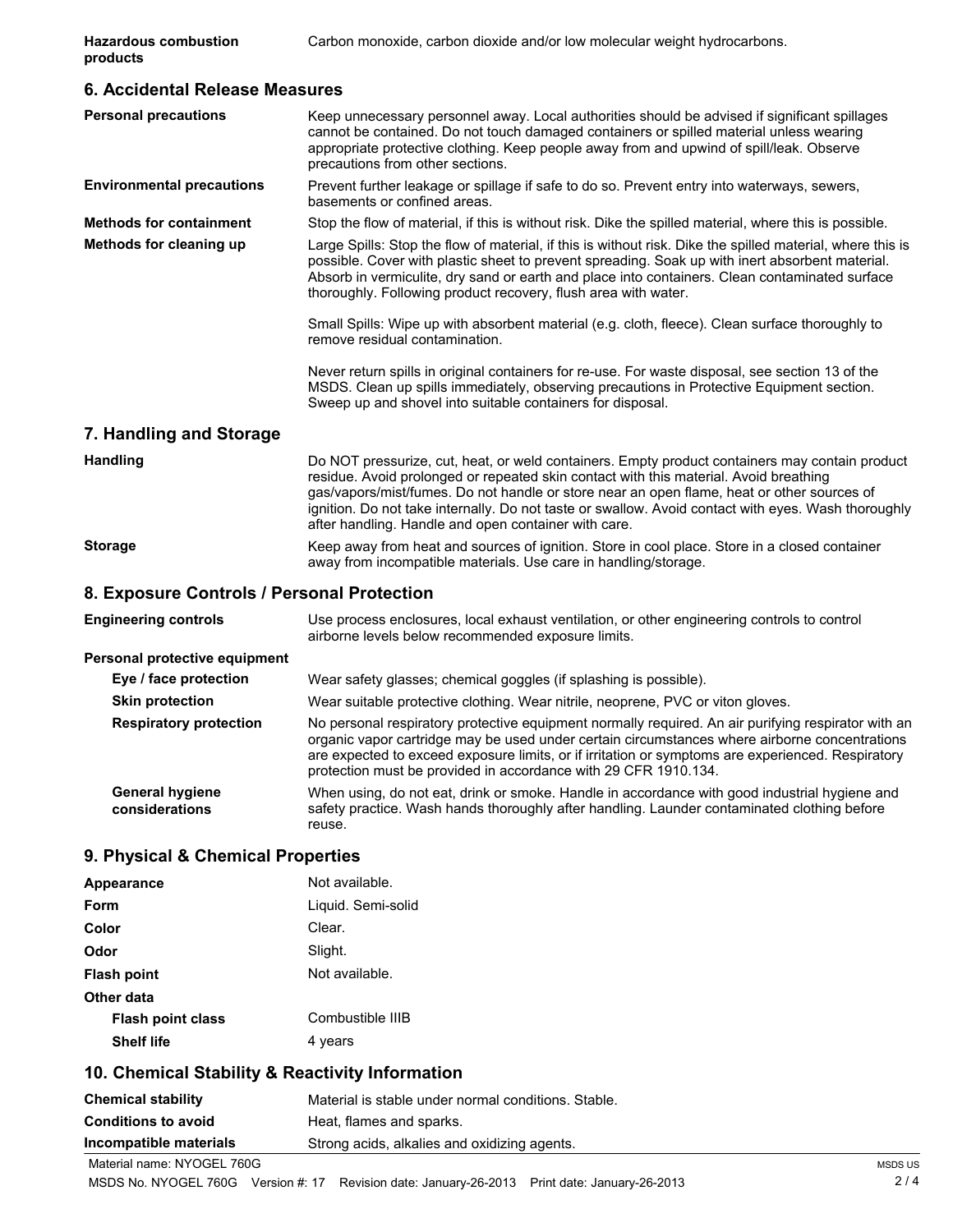#### **11. Toxicological Information**

| Carcinogenicity            | This product is not considered to be a carcinogen by IARC, ACGIH, NTP, or OSHA. |
|----------------------------|---------------------------------------------------------------------------------|
| <b>Further information</b> | This product has no known adverse effect on human health.                       |

#### **12. Ecological Information**

| <b>Ecotoxicity</b>     | This material is not expected to be harmful to aquatic life. |
|------------------------|--------------------------------------------------------------|
| <b>Persistence and</b> | Not available.                                               |
| degradability          |                                                              |

## **13. Disposal Considerations**

| <b>Disposal instructions</b>             | Under RCRA, it is the responsibility of the user of the product to determine, at the time of<br>disposal, whether the product meets RCRA criteria for hazardous waste. Collect and reclaim or<br>dispose in sealed containers at licensed waste disposal site. This product, in its present state,<br>when discarded or disposed of, is not a hazardous waste according to Federal regulations (40<br>CFR 261.4 (b)(4)). Under RCRA, it is the responsibility of the user of the product to determine, at<br>the time of disposal, whether the product meets RCRA criteria for hazardous waste. Dispose in<br>accordance with all applicable regulations. |  |
|------------------------------------------|-----------------------------------------------------------------------------------------------------------------------------------------------------------------------------------------------------------------------------------------------------------------------------------------------------------------------------------------------------------------------------------------------------------------------------------------------------------------------------------------------------------------------------------------------------------------------------------------------------------------------------------------------------------|--|
| Waste from residues / unused<br>products | Not applicable.                                                                                                                                                                                                                                                                                                                                                                                                                                                                                                                                                                                                                                           |  |
| Contaminated packaging                   | Empty containers should be taken to an approved waste handling site for recycling or disposal.                                                                                                                                                                                                                                                                                                                                                                                                                                                                                                                                                            |  |

### **14. Transport Information**

**DOT** Not regulated as dangerous goods.

### **15. Regulatory Information**

**US federal regulations** This product is not known to be a "Hazardous Chemical" as defined by the OSHA Hazard Communication Standard, 29 CFR 1910.1200. All components are on the U.S. EPA TSCA Inventory List.

CERCLA/SARA Hazardous Substances - Not applicable.

|                                                                                                | Not regulated                                   | Drug Enforcement Administration (DEA). List 2, Essential Chemicals (21 CFR 1310.02(b) and 1310.04(f)(2)            |                        |
|------------------------------------------------------------------------------------------------|-------------------------------------------------|--------------------------------------------------------------------------------------------------------------------|------------------------|
|                                                                                                | <b>DEA Essential Chemical Code Number</b>       |                                                                                                                    |                        |
|                                                                                                | Not regulated                                   |                                                                                                                    |                        |
| Drug Enforcement Administration (DEA). List 1 & 2 Exempt Chemical Mixtures (21 CFR 1310.12(c)) |                                                 |                                                                                                                    |                        |
| Not regulated                                                                                  |                                                 |                                                                                                                    |                        |
|                                                                                                | <b>DEA Exempt Chemical Mixtures Code Number</b> |                                                                                                                    |                        |
|                                                                                                | Not regulated                                   |                                                                                                                    |                        |
|                                                                                                | <b>CERCLA (Superfund) reportable quantity</b>   |                                                                                                                    |                        |
|                                                                                                | None                                            |                                                                                                                    |                        |
|                                                                                                |                                                 | Superfund Amendments and Reauthorization Act of 1986 (SARA)                                                        |                        |
|                                                                                                | <b>Hazard categories</b>                        | Immediate Hazard - No<br>Delaved Hazard - No<br>Fire Hazard - No<br>Pressure Hazard - No<br>Reactivity Hazard - No |                        |
|                                                                                                | Section 302 extremely<br>hazardous substance    | <b>No</b>                                                                                                          |                        |
|                                                                                                | <b>Section 311 hazardous</b><br>chemical        | <b>No</b>                                                                                                          |                        |
|                                                                                                | Inventory status                                |                                                                                                                    |                        |
|                                                                                                | Country(s) or region                            | Inventory name                                                                                                     | On inventory (yes/no)* |
|                                                                                                | Australia                                       | Australian Inventory of Chemical Substances (AICS)                                                                 | Yes                    |
|                                                                                                | Canada                                          | Domestic Substances List (DSL)                                                                                     | Yes                    |
|                                                                                                |                                                 |                                                                                                                    |                        |